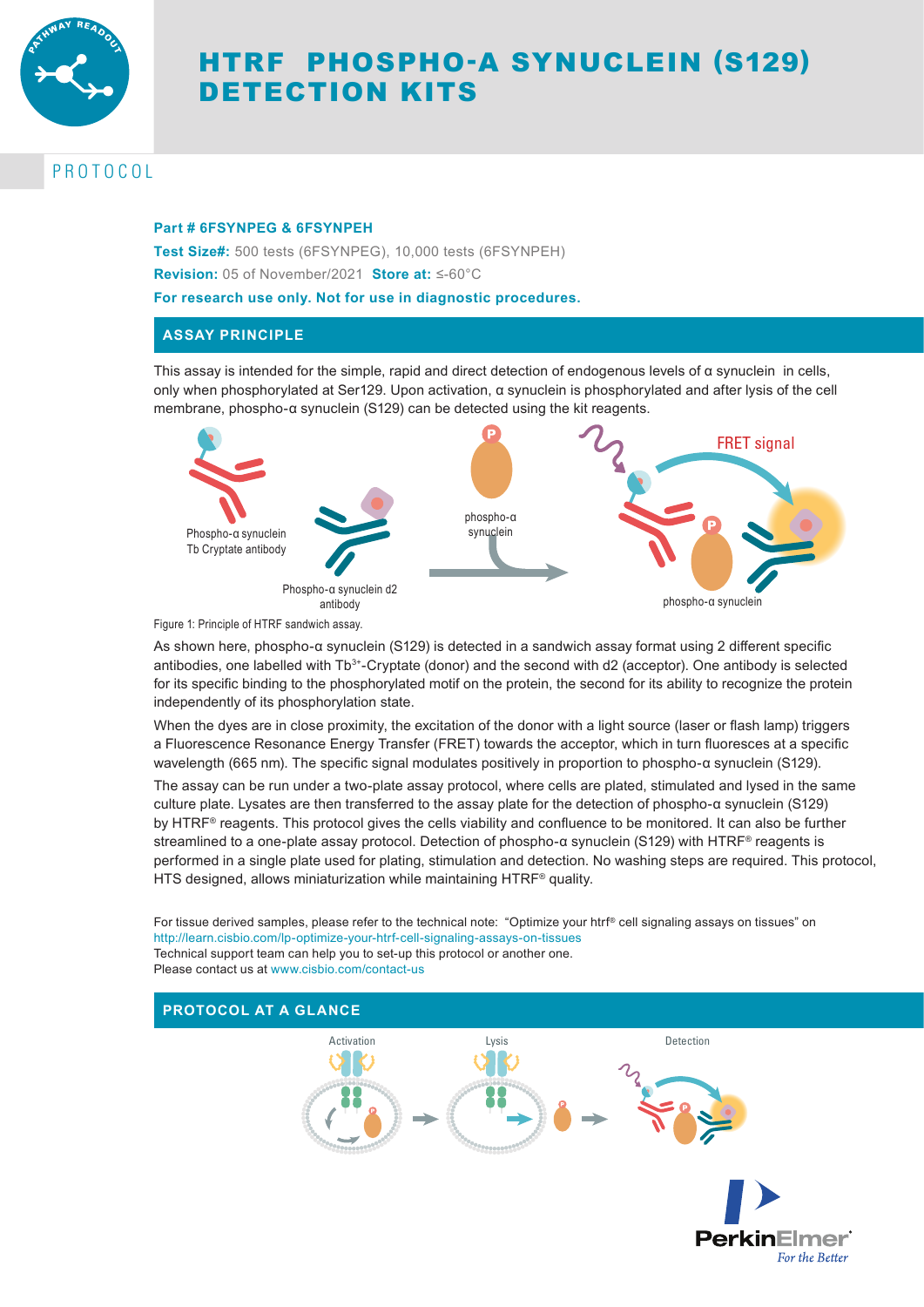





\* Depending on cell lines used, volume of lysis should be optimized.

Depending on cell lines used, it can be necessary to dilute the cell lysate to ensure samples are within the assay linear range

## *►* **FOR HTRF CERTIFIED READER**

For more information about HTRF® compatible readers and for set-up recommendations, please visit our website at:www.cisbio.com/readers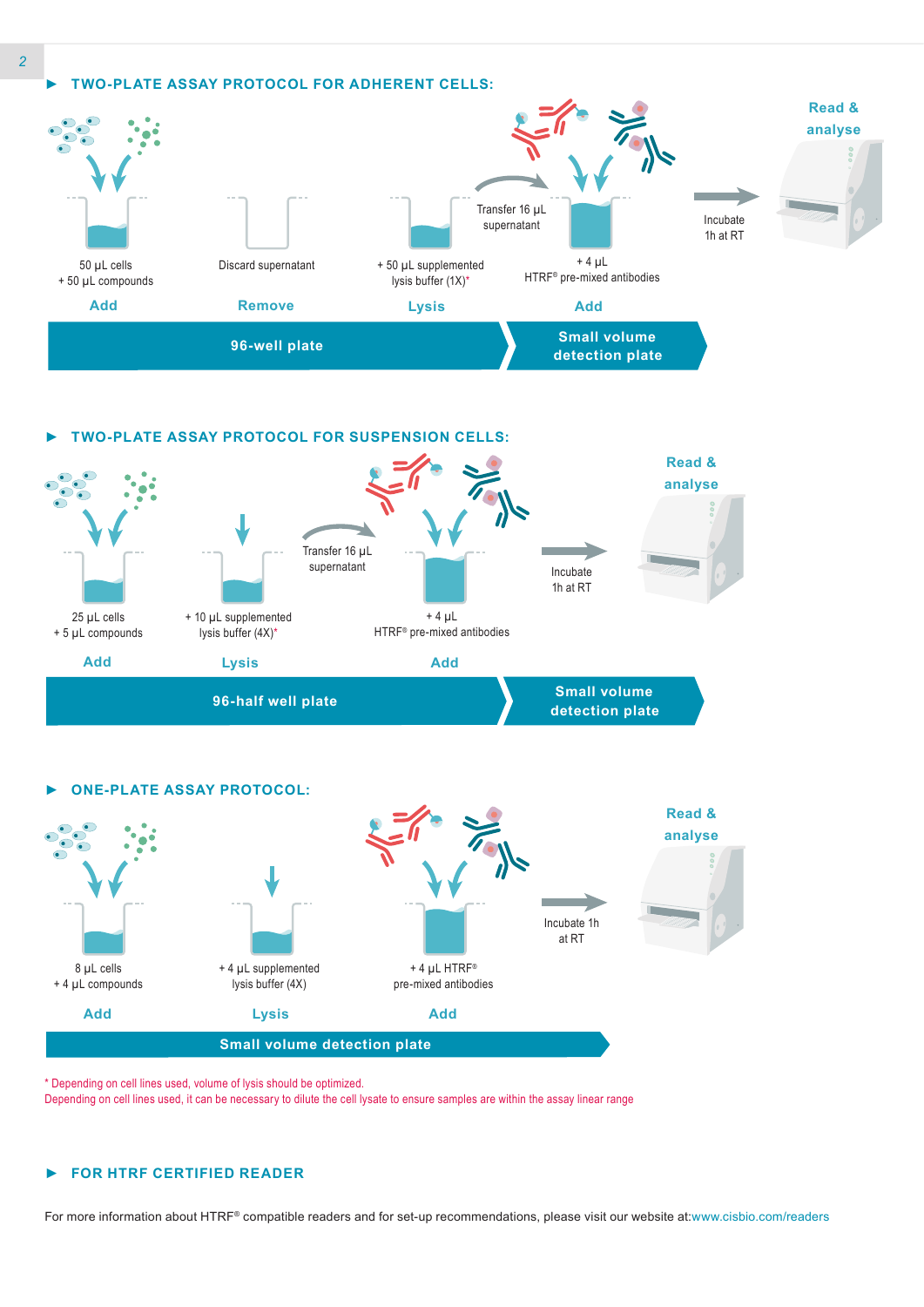## **MATERIALS PROVIDED:**

| <b>KIT</b><br><b>COMPONENTS</b>             | <b>STORAGE</b> | <b>500 TESTS</b><br><b>CAT# 6FSYNPEG</b> |                     | <b>10,000 TESTS</b><br><b>CAT# 6FSYNPEH</b> |                    |
|---------------------------------------------|----------------|------------------------------------------|---------------------|---------------------------------------------|--------------------|
| Control lysate<br>(ready-to-use)            | $≤-60°C$       | green cap                                | 1 vial - 150 µL     | green cap                                   | 2 vials - 150 µL   |
| Phospho-a synuclein Tb<br>Cryptate antibody | $≤-16°C$       | red cap                                  | 1 vial - $50 \mu L$ | red cap                                     | $1$ vial - $1$ mL  |
| Phospho-a synuclein d2<br>antibody          | $≤-16°C$       | blue cap                                 | 1 vial - $50 \mu L$ | blue cap                                    | $1$ vial - $1$ mL  |
| Blocking reagent*<br>(stock solution 100X)  | $≤-16°C$       | purple cap                               | 1 vial - 300 µL     | purple cap                                  | $3$ vials - $2$ mL |
| Lysis buffer* #5<br>(stock solution 4X)     | $≤-16°C$       | transparent cap                          | 4 vials - 2 mL      | white cap                                   | 1 vial - 130 mL    |
| Detection buffer**<br>(ready-to-use)        | $≤-16°C$       | orange cap                               | 2 vials - 2 mL      | red cap                                     | 1 vial - 50 mL     |

\* Amounts of reagents provided are sufficient for generating 50 µL of cell lysate per well.

\*\* The Detection Buffer is used to prepare working solutions of acceptor and donor reagents.

## *►* **PURCHASE SEPARATELY**

96-well or 384-well small volume (SV) detection microplates - For more information about microplate recommendations, please visit our website at: www.cisbio.com/content/microplates-recommendations

## **STORAGE AND STABILITY**

Storage upon reception:

Store the kit at ≤-60°C or below until the expiration date indicated on the package.

Storage and stability of thawed material:

When you are ready to use the kit, take the reagents out and prepare them following the protocol provided in this document. Unused thawed reagents can be stored and conserved for future use. Refer to the table below for storage options and corresponding shelf life.



|                                                    | <b>STORAGE AFTER THAWING/</b><br><b>RECONSTITUTION</b>                                                                |
|----------------------------------------------------|-----------------------------------------------------------------------------------------------------------------------|
| Lysis Buffer / Blocking Reagent / Detection buffer | 2-8°C until the expiration date indicated on the package                                                              |
| Antibodies*                                        | 2-8°C for 48h or freeze at -16°C or below until the expiration<br>date indicated on the package for long term storage |
| Protein/standard / Control Lysate*                 | freeze at -60°C or below until the expiration date indicated on<br>the package for long term storage                  |

\*For Antibodies, Protein, Standard & control lysate, Stock solutions may be thawed and frozen only once. Freeze in aliquots to avoid multiple freeze/thaw cycles (once aliquoted, single use of the reagent). Volume of antibodies aliquots should not be under 10µL. Volume of Protein, Standard & control lysate aliquots should not be under 20µL.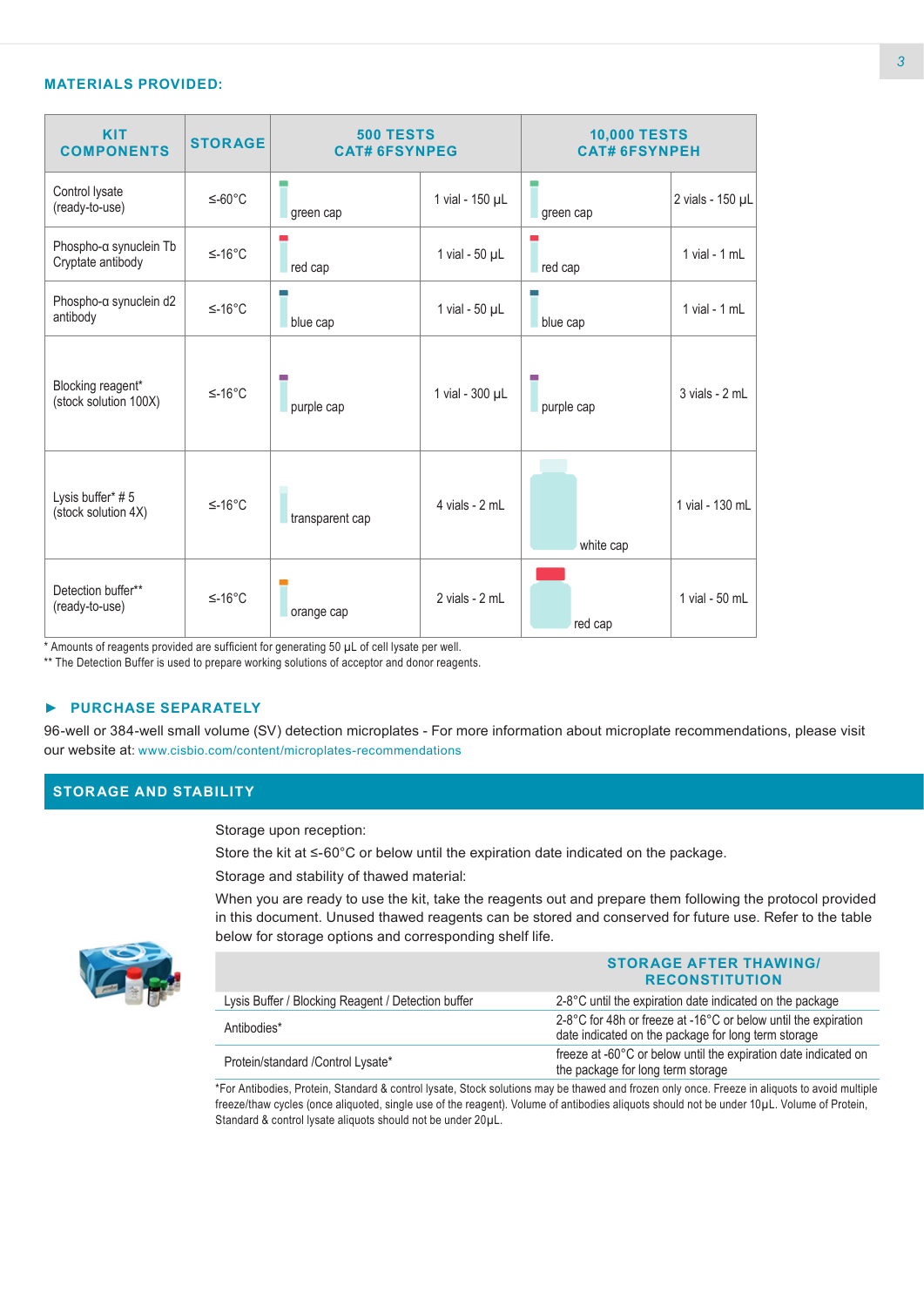#### **REAGENT PREPARATION** *4*

Allow all reagents to thaw before use. We recommend centrifuging the vials gently after thawing, before pipeting the stock solutions. Prepare the working solutions from stock solutions by following the instructions below.

#### **TO PREPARE WORKING CONTROL LYSATE SOLUTION**

The control lysate is only provided as an internal assay control to check the quality of the results obtained. The window between control lysate and negative control should be greater than 2.

Thaw the control lysate. Mix gently, the control lysate is ready to use.

#### **TO PREPARE WORKING ANTIBODY SOLUTIONS:**

HTRF<sup>®</sup> reagent concentrations have been set for optimal assay performances. Note that any dilution or improper use of the d2 and Tb Cryptate-antibodies will impair the assay's quality. Be careful, as working solution preparation for antibodies may differ between the 500 and 10,000 tests data point kit.

Antibody working solutions are stable for 2 days at 2-8°C. Dilute the antibodies with detection buffer. In practice:

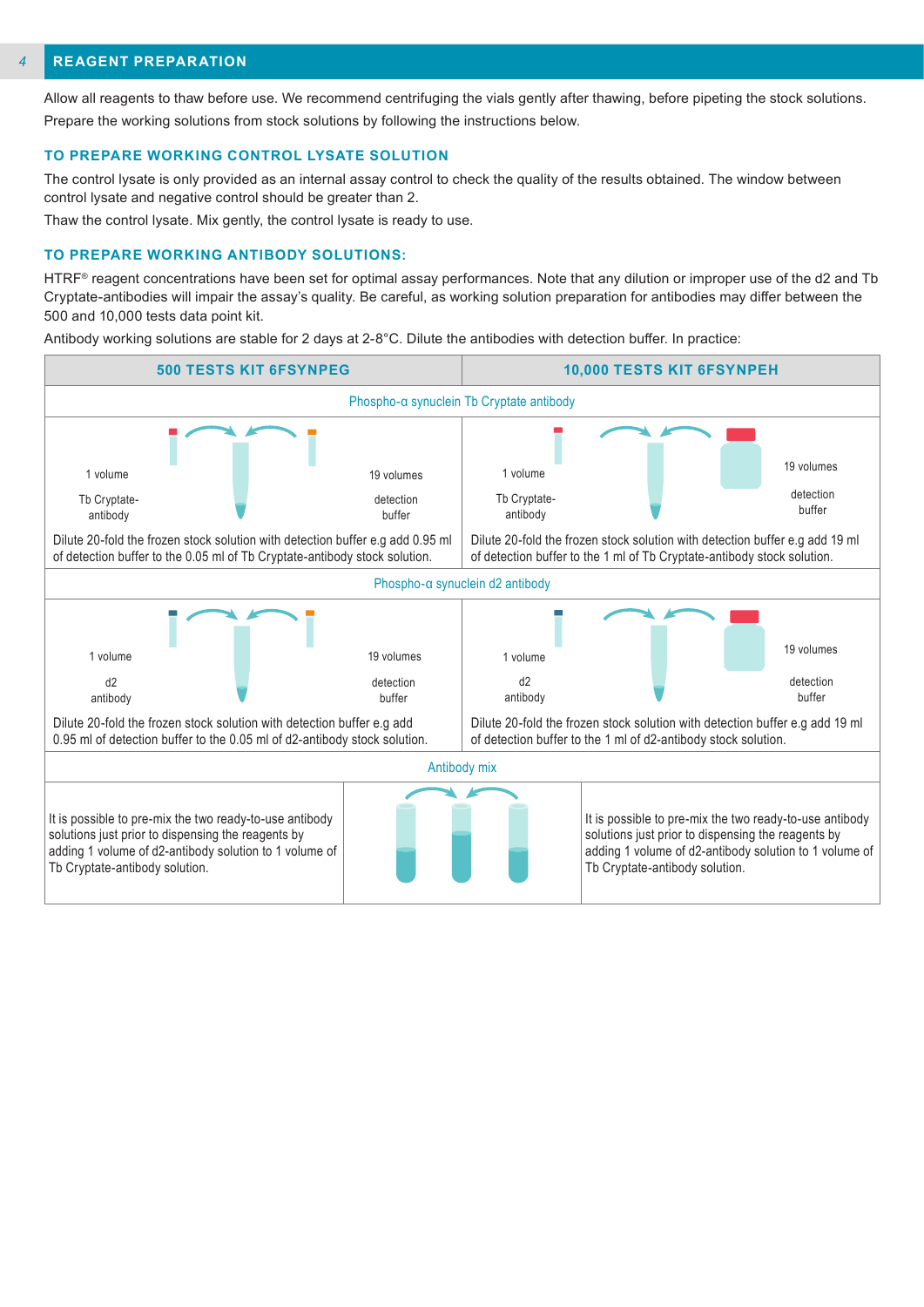## **TO PREPARE SUPPLEMENTED LYSIS BUFFER:**

Make sure that the lysate has been generated by using the kit reagents.

Supplemented lysis buffer differs between the protocols. Make sure to use the appropriate supplemented lysis buffer depending on the chosen protocol's specification.

Prepare the required amount of supplement lysis buffer before running the assay, working solutions are stable for 2 days at 2-8°C.

## *► Supplemented Lysis buffer 4X for two-plate assay protocol on suspension cells & one-plate assay protocol*

Determine the amount of supplemented lysis buffer needed for the experiment. Each well requires 4 μL of supplemented lysis buffer for one-plate assay protocol and 10 μL for two-plate assay protocol on suspension cells. Dilute the blocking reagent stock solution 25-fold with lysis buffer 4X. In practice:



## *► Supplemented Lysis buffer 1X for two-plate assay protocol on adherent cells*

Determine the amount of supplemented lysis buffer needed for the experiment. Each well requires generally 50 µL of supplemented lysis buffer. Prepare a lysis buffer solution 1X and then dilute the blocking reagent stock solution 100-fold with this lysis buffer 1X. In practice:

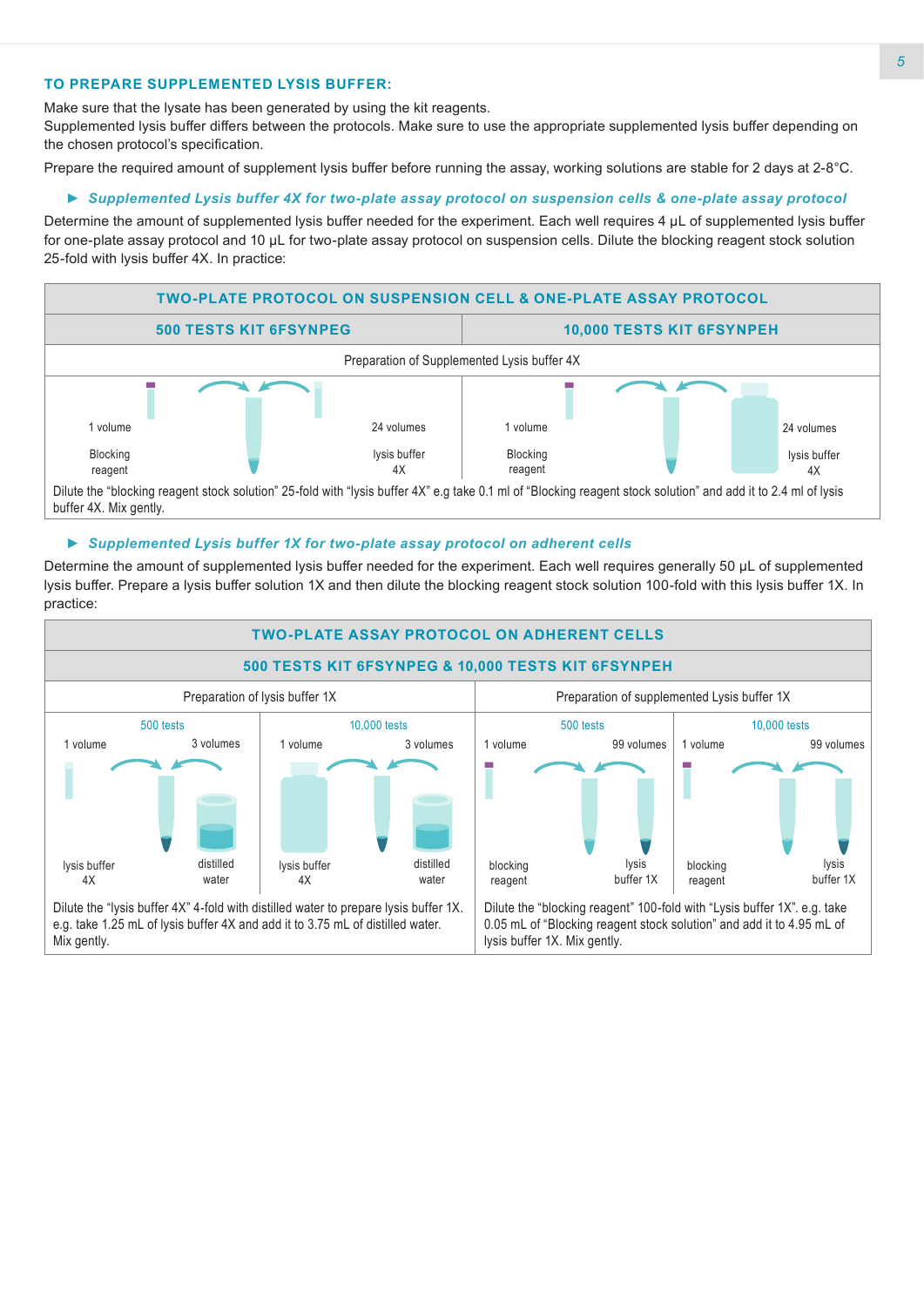|                         | <b>GENERAL LAB WORK PRIOR USING CISBIO KIT: CELLS PREPARATION</b>                                                                                                                                                                                                                                                                           |                                                                                                                                       |                                          |                       |  |
|-------------------------|---------------------------------------------------------------------------------------------------------------------------------------------------------------------------------------------------------------------------------------------------------------------------------------------------------------------------------------------|---------------------------------------------------------------------------------------------------------------------------------------|------------------------------------------|-----------------------|--|
|                         | <b>FOR ADHERENT CELLS</b>                                                                                                                                                                                                                                                                                                                   | <b>FOR SUSPENSION CELLS</b>                                                                                                           |                                          |                       |  |
|                         | Plate 50 µL of cells in 96-well tissue-culture treated<br>plate in appropriate growth medium and incubate<br>overnight, at 37°C in CO2 atmosphere.                                                                                                                                                                                          | Plate 25 µL of cells in 96 half-well plate in your<br>appropriate medium.                                                             |                                          |                       |  |
|                         | Cell seeding densities of 100 K cells/well are generally sufficient for most cell lines, but optimization of cell<br>seeding densities is recommended.<br>Depending on receptor a starving step with serum-free medium could be essential.                                                                                                  |                                                                                                                                       | 96-well culture plate                    |                       |  |
| $\overline{2}$          | Dispense 50 µL of compound (2X) diluted in cell<br>culture serum-free medium                                                                                                                                                                                                                                                                | Dispense $5 \mu L$ of compound (6X), diluted in your<br>appropriate medium.                                                           |                                          |                       |  |
|                         | For most compound, incubation time is between 10 and 30 minutes at 37°C.<br>We recommend a time course study to determine the optimal stimulation time.                                                                                                                                                                                     |                                                                                                                                       | 96-well culture plate                    |                       |  |
| $\overline{\mathbf{3}}$ | Remove carefully cell supernatant either by aspirating<br>supernatant or by flicking the plate.                                                                                                                                                                                                                                             | Do not remove your appropriate medium.                                                                                                | Discard supernatant (for adherent cells) | 96-well culture plate |  |
|                         | PHOSPHO-A SYNUCLEIN DETECTION USING CISBIO KIT                                                                                                                                                                                                                                                                                              |                                                                                                                                       |                                          |                       |  |
|                         | <b>FOR ADHERENT CELLS</b>                                                                                                                                                                                                                                                                                                                   |                                                                                                                                       |                                          |                       |  |
| $\overline{\mathbf{A}}$ | Immediately add 50 µL of supplemented lysis buffer<br>$(1X)$ and incubate for at least 30 minutes at room<br>temperature under shaking.                                                                                                                                                                                                     | Immediately add 10 µL of supplemented lysis buffer<br>(4X) and incubate for at least 30 minutes at room<br>temperature under shaking. |                                          |                       |  |
|                         | Use the appropriate supplemented lysis buffer and incubate at room temperature with shaking.<br>Lysis incubation time may be optimized. Lysis volume can be decreased down to 25 µL.                                                                                                                                                        |                                                                                                                                       | 96-well culture plate                    |                       |  |
| 5                       | After homogenization by pipeting up and down, transfer 16 µL of cell lysate from the 96-well cell-culture plate<br>to a small volume (SV) white detection plate.<br>Depending on cell lines used, it can be necessary to dilute the cell lysate to ensure samples are within the<br>assay linear range                                      | 96-well culture plate                                                                                                                 | SV detection plate                       |                       |  |
| 6                       | Add 4 $\mu$ L of premixed antibody solutions (vol/vol) prepared in the detection buffer.<br>Cover the plate with a plate sealer.<br>Incubate 1h at room temperature.<br>Set up your reader for Tb3+ Cryptate and read the fluorescence emission at two different wavelenghts<br>(665nm and 620nm) on a compatible HTRF <sup>®</sup> reader. |                                                                                                                                       | SV detection plate                       |                       |  |

## *► Standard protocol for two-plate assay protocol in 20 µL final volume (after lysis step)*

|        | <b>NON TREATED</b><br><b>CELL LYSATE</b>     | <b>TREATED CELL</b><br><b>LYSATE</b>                                               | <b>CONTROL</b><br><b>LYSATE</b>     | <b>NEGATIVE</b><br><b>CONTROL</b>                     |  |  |
|--------|----------------------------------------------|------------------------------------------------------------------------------------|-------------------------------------|-------------------------------------------------------|--|--|
| Step 1 | Dispense 16 µL of non<br>treated cell lysate | Dispense 16 µL of treated<br>cell lysate                                           | Dispense 16 µL of control<br>lysate | Dispense 16 µL of<br>supplemented lysis<br>buffer(1X) |  |  |
| Step 2 |                                              | Add 2 µL of Phospho-a synuclein d2 antibody working solution to all wells          |                                     |                                                       |  |  |
| Step 3 |                                              | Add 2 µL of Phospho-a synuclein Tb Cryptate antibody working solution to all wells |                                     |                                                       |  |  |
| Step 4 |                                              | Cover the plate with a plate sealer. Incubate 1h at room temperature.              |                                     |                                                       |  |  |
| Step 5 |                                              | Remove the plate sealer and read on an HTRF compatible reader                      |                                     |                                                       |  |  |

The Negative control is used to check the non-specific signal. The ratio between control lysate signal / non-specific signal should be greater than 2.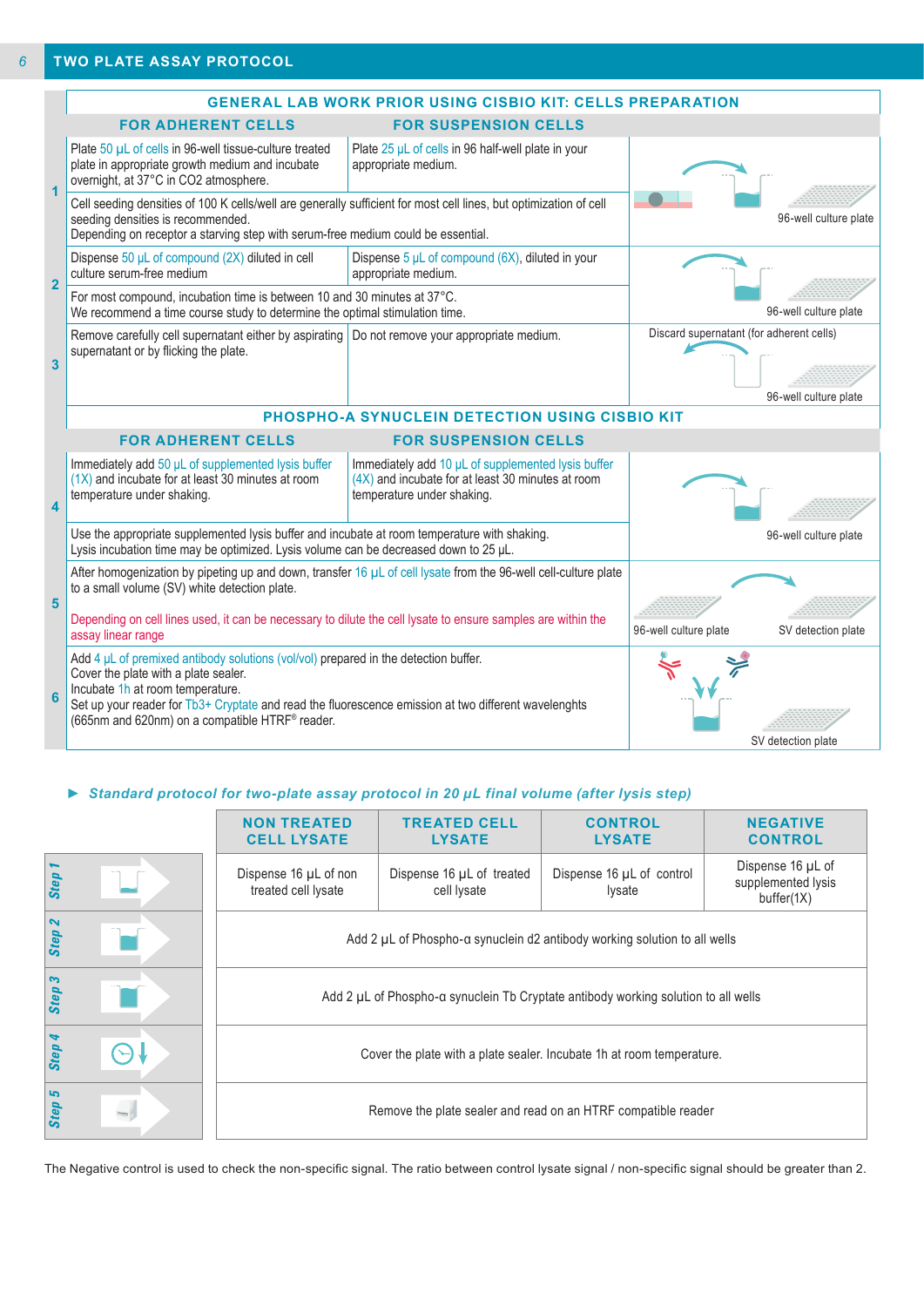## **ONE PLATE ASSAY PROTOCOL**



#### *► Standard protocol for one-plate assay protocol in 20 µL final volume*

|                                                                    |                                          | <b>NON TREATED CELL</b><br><b>LYSATE</b>                                                                                                               | <b>TREATED CELL</b><br><b>LYSATE</b> | <b>NEGATIVE</b><br><b>CONTROL</b>       | <b>CONTROL LYSATE</b>               |
|--------------------------------------------------------------------|------------------------------------------|--------------------------------------------------------------------------------------------------------------------------------------------------------|--------------------------------------|-----------------------------------------|-------------------------------------|
| മ<br>⋖<br><b>WORK</b><br>GENERAL                                   | <b>Step</b>                              |                                                                                                                                                        | Dispense 8 µL of cells               |                                         |                                     |
|                                                                    | $\boldsymbol{\mathsf{N}}$<br><b>Step</b> | Add 4 µL of your appropriate<br>medium                                                                                                                 | Add 4 µL of compound<br>(3X)         | Add 12 µL of your appropriate<br>medium | Dispense 16 µL of control<br>lysate |
| <b>DETECTION</b><br><b>SYNUCLEIN</b><br><b>STEPS</b><br>₹<br>OSPHO | S<br><b>Step</b>                         | Add 4 $\mu$ L of supplemented lysis buffer (4X) - 30 min/RT.                                                                                           |                                      |                                         |                                     |
|                                                                    | ↬<br><b>Step</b>                         | Add 2 µL of Phospho-a synuclein d2 antibody solution to all wells                                                                                      |                                      |                                         |                                     |
|                                                                    | 5<br><b>Step</b>                         | Add 2 µL of Phospho-a synuclein Tb Cryptate antibody solution to all wells                                                                             |                                      |                                         |                                     |
|                                                                    | G<br><b>Step</b>                         | Cover the plate with a plate sealer. Incubate 1h at room temperature.                                                                                  |                                      |                                         |                                     |
| 홊                                                                  | <b>Step</b>                              | Remove the plate sealer and read on an HTRF compatible reader                                                                                          |                                      |                                         |                                     |
|                                                                    |                                          | The Negative control is used to check the non-specific signal. The ratio between control lysate signal / non-specific signal should be greater than 2. |                                      |                                         |                                     |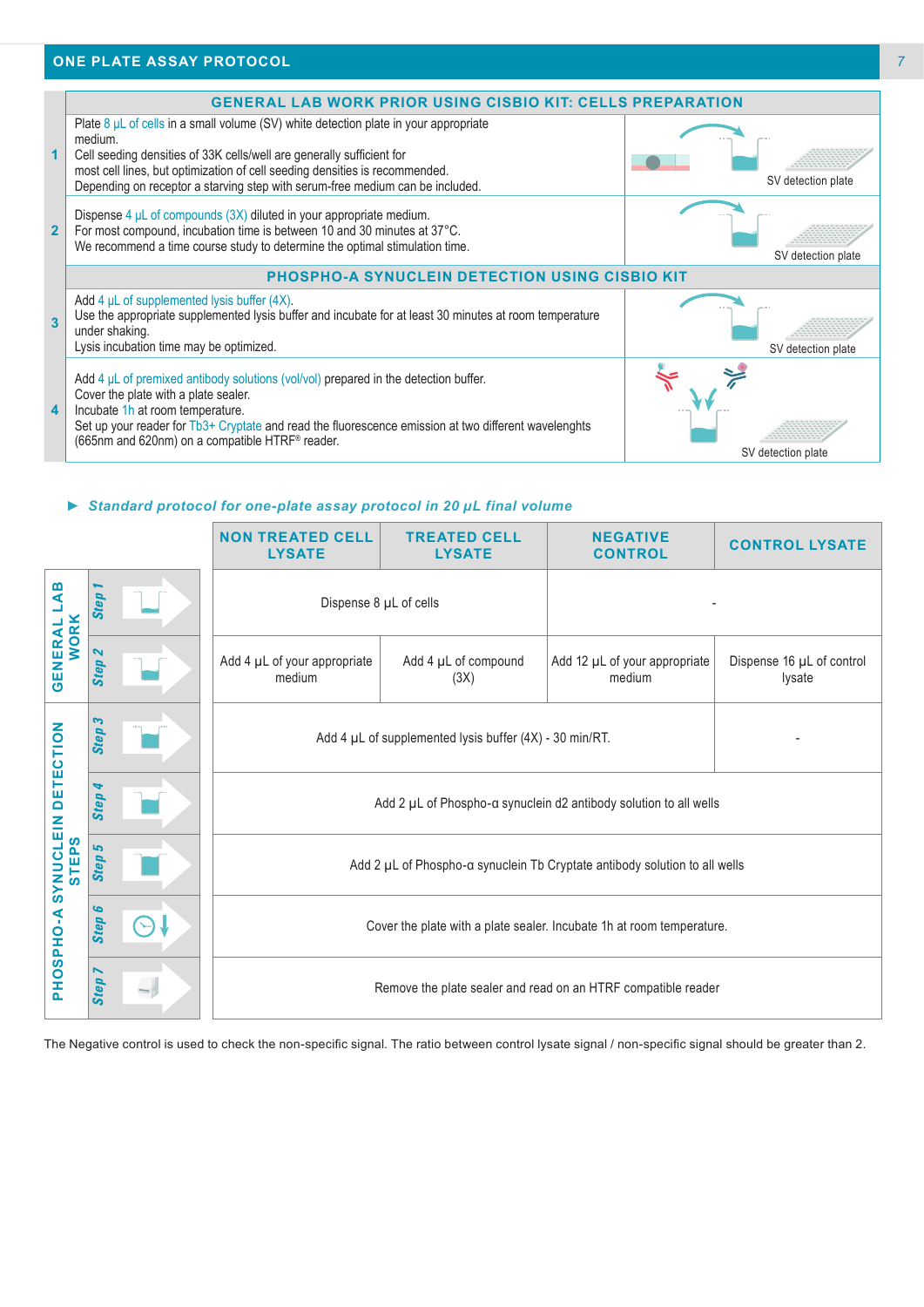1. Calculate the ratio of the acceptor and donor emission signals for each individual well.

$$
Ratio = \frac{Signal 665 nm}{Signal 620 nm} \times 10^4
$$

2. Calculate the % CVs. The mean and standard deviation can then be worked out from ratio replicates.

$$
CV (%) = \frac{Standard deviation}{Mean Ratio} \times 100
$$

For more information about data reduction, please visit www.cisbio.com/data-reduction

## **RESULTS**

These data should be considered only as an example. Results may vary from one HTRF® compatible reader to another.

HEK293 cells were transfected with a plasmid encoding α-Synuclein prior to seeding treatment with non-phosphorylated fibrils. After cell lysis, different dilutions of lysate were analyzed by HTRF. This model involves the use of α-synuclein pre-formed fibrils preparation that is made by converting recombinant monomeric αSyn protein to a fibrillar form of αSyn which is introduced to the media in culture.

|               |                           | Phospho-a synuclein<br>(S129) |        |
|---------------|---------------------------|-------------------------------|--------|
|               |                           | Mean<br><b>HTRF Ratio</b>     | $CV\%$ |
|               | mock (+) fibrils          | 1 173.5                       | $1\%$  |
| 1/4 dilution  | transfected (-) fibrils   | 1 163.5                       | 1%     |
|               | transfected $(+)$ fibrils | 66 843.5                      | 0      |
|               | mock $(+)$ fibrils        | 1 1 6 4                       | $1\%$  |
| 1/16 dilution | transfected (-) fibrils   | 11 71.5                       | 2%     |
|               | transfected $(+)$ fibrils | 49 565.0                      | U      |
|               | mock $(+)$ fibrils        |                               |        |
| 1/64 dilution | transfected (-) fibrils   |                               |        |
|               | transfected (+) fibrils   | 14 653.5                      | O      |